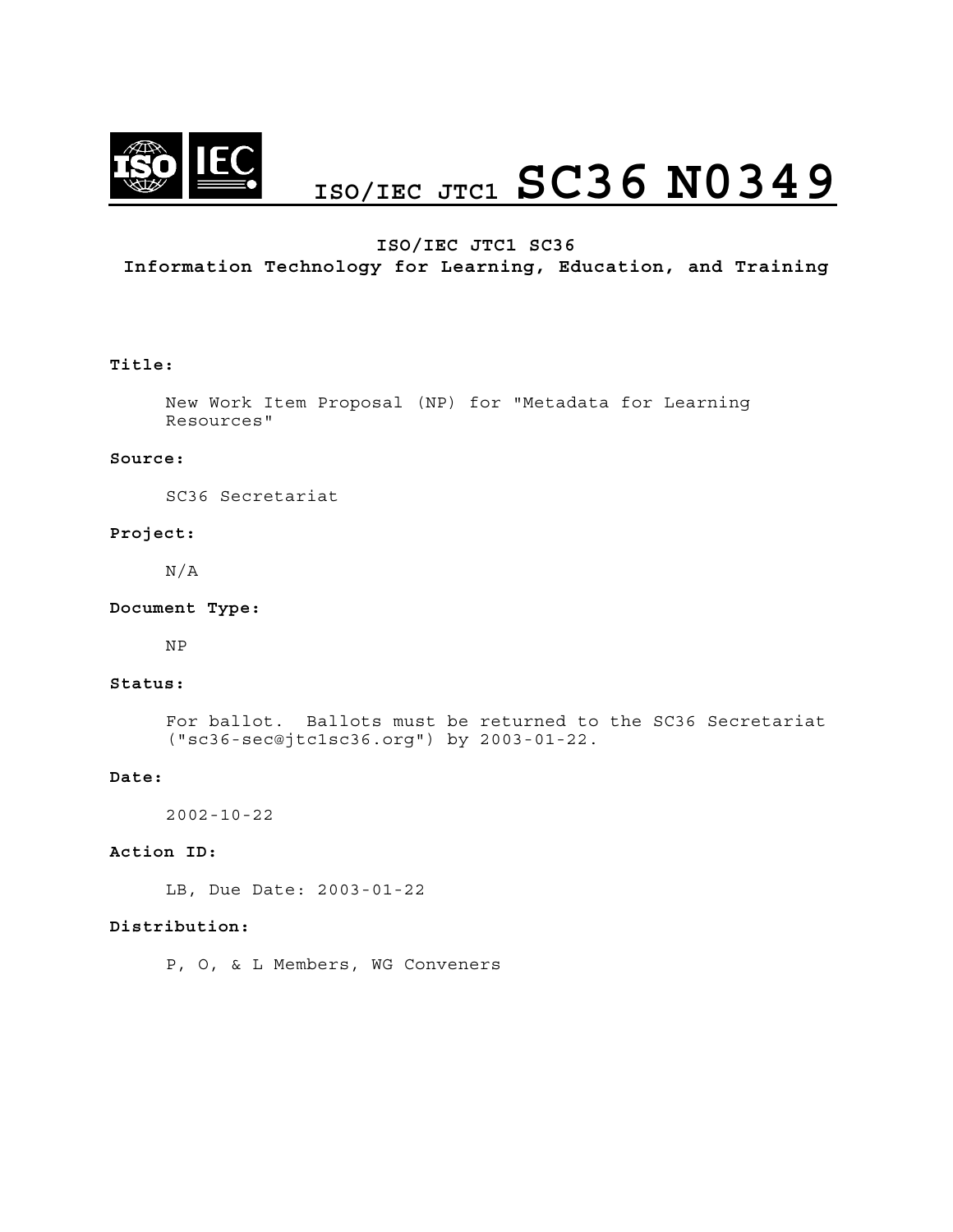# **Scope**

The Metadata Standard for learning resources is a multi-part standard that specifies disjoint conceptual data schemata that define the structure and the data elements of a metadata instance for a learning resource. For this Standard, a learning resource is defined as any entity, digital or non-digital, that may be used for learning, education or training.

For this Standard, a metadata instance for a learning resource describes relevant characteristics of the learning resource to which it applies. Such characteristics can be grouped in specific categories that are reflected by the multiple parts of this Standard, such as general, lifecycle, meta-metadata, technical, educational, rights, relation, annotation, classification.

The conceptual data schemata specified in this Standard will allow for linguistic diversity of both learning objects and the metadata instances that describe them.

The conceptual data schemata defined in this Standard specify the data elements of which a metadata instance for a learning object may be composed.

This Standard will be referenced by other standards that will define the implementation descriptions of the data schema so that a metadata instance for a learning object can be used by a learning technology system to manage, locate, evaluate or exchange learning resources.

This Standard does not define how a learning technology system will represent or use a metadata instance for a learning resource.

#### **Purpose and justification**

The purpose of this Standard is to facilitate search, evaluation, acquisition, and use of learning objects, for instance by learners or instructors or automated software processes. The purpose is also to facilitate the sharing and exchange of learning objects, by enabling the development of catalogs and inventories while taking into account the diversity of cultural and lingual contexts in which the learning objects and their metadata will be exploited.

By specifying a common set of conceptual data schemata, this Standard ensures that bindings of Metadata for Learning Resources will likely have a high degree of semantic interoperability. As a result, transformations between bindings will be straightforward.

The intent of this Standard is to specify a base schema, which can be used to build on as practice develops, for instance in order to facilitate automatic, adaptive scheduling of learning resources by software agents.

#### **Programme of work**

If the proposed new work item is approved , which of the following document(s) is (are) expected to be developed?

\_\_\_\_ a single International Standard more than one International Standard (expected number: ........ )

X a multi-part International Standard consisting of several parts

\_\_\_\_ an amendment or amendments to the following International Standard(s) .................................... a technical report, type ...........

**Relevant documents to be considered**: SC36/N0255, SC36/N0276-N0281, SC36/N0309, SC36/N0310, SC36/N0329

**Cooperation and liaison:** IEEE LTSC, CEN/ISSS/WS-LT, DCMI

**Preparatory work offered with target date(s):** Documents submitted 2003Q2.

**Signature:**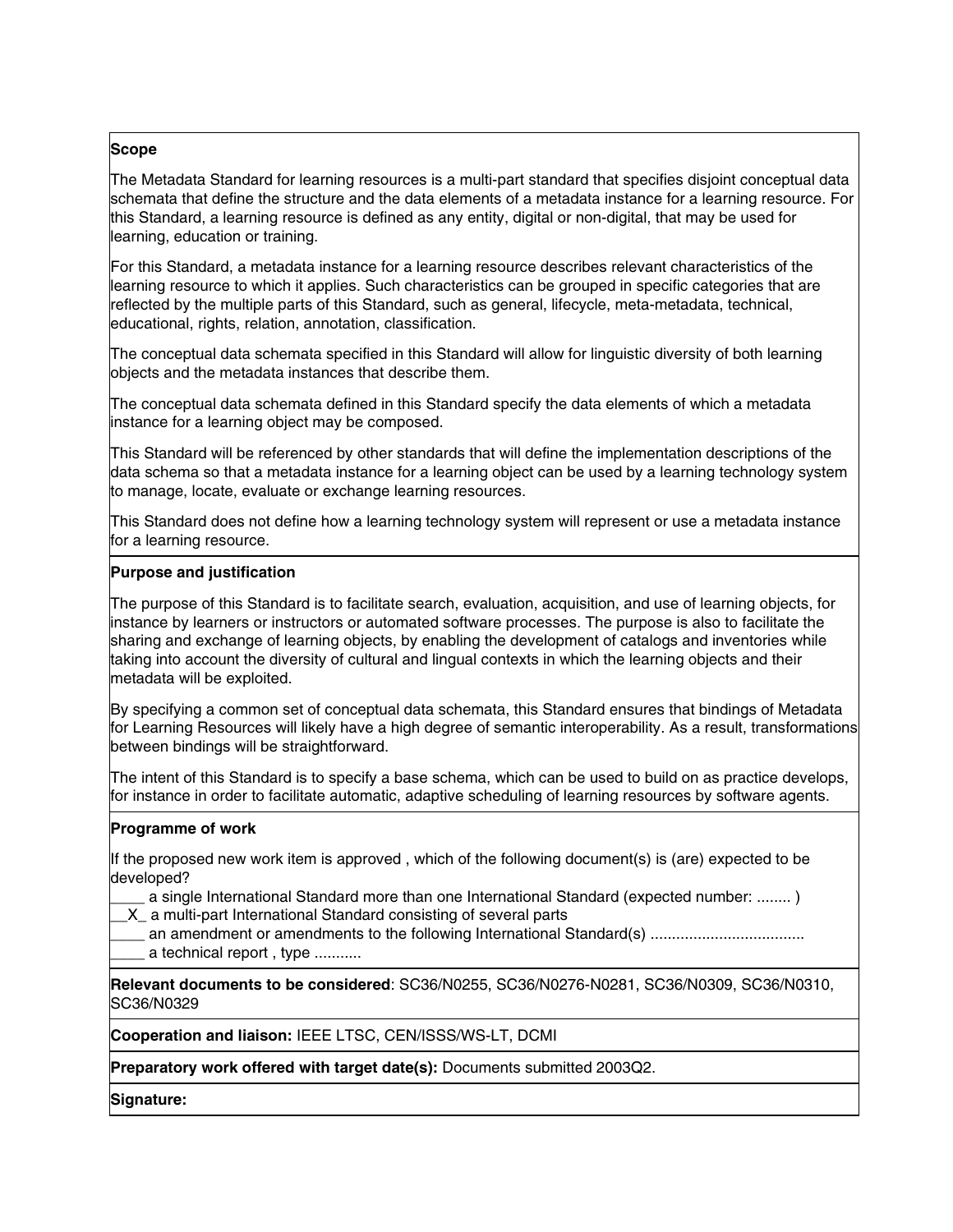Will the service of a maintenance agency or registration authority be required? ........No.............. - If yes, have you identified a potential candidate? ................ - If yes, indicate name .............................................................

Are there any known requirements for coding? ........No.............. -If yes, please specify on a separate page

Does the proposed standard concern known patented items? .......No............ - If yes, please provide full information in an annex

## **Comments with respect to the proposal in general, and recommendations thereon:**

| NEW WORK ITEM PROPOSAL -<br><b>PROJECT ACCEPTANCE</b><br><b>CRITERIA</b> |                                                            |                                                                                                                                                    |
|--------------------------------------------------------------------------|------------------------------------------------------------|----------------------------------------------------------------------------------------------------------------------------------------------------|
| <b>Criterion</b>                                                         | Validity                                                   | <b>Explanation</b>                                                                                                                                 |
| <b>A Business Requirement</b>                                            |                                                            |                                                                                                                                                    |
| A.1 Market Requirement                                                   | Essential __X_<br>Desirable ___<br>Supportive ___          | Necessary for content search,<br>tagging, and retrieval.                                                                                           |
| A.2 Regulatory Context                                                   | Essential<br>Desirable<br>Supportive ___<br>Not Relevant X |                                                                                                                                                    |
| <b>B. Related Work</b>                                                   |                                                            |                                                                                                                                                    |
| B.1 Completion/Maintenance of<br>current standards                       | $Yes_X$<br>No                                              | The text will adopt, correct, amend,<br>and/or improve upon the technical<br>work in a related IEEE standard<br>called "Learning Object Metadata". |
| <b>B.2 Commitment to other</b><br>organization                           | Yes $X$<br>No                                              | <b>Expect contributions and</b><br>coordination with IEEE LTSC,<br>CEN/ISSS/WS-LT, and DCMI.                                                       |
| <b>B.3 Other Source of standards</b>                                     | Yes $\rule{1em}{0.15mm}$<br>$No_X$                         | Not yet sure if IEEE will contribute<br>text for wording.                                                                                          |
| <b>C. Technical Status</b>                                               |                                                            |                                                                                                                                                    |
| C.1 Mature Technology                                                    | Yes X                                                      | Stable for standardization.                                                                                                                        |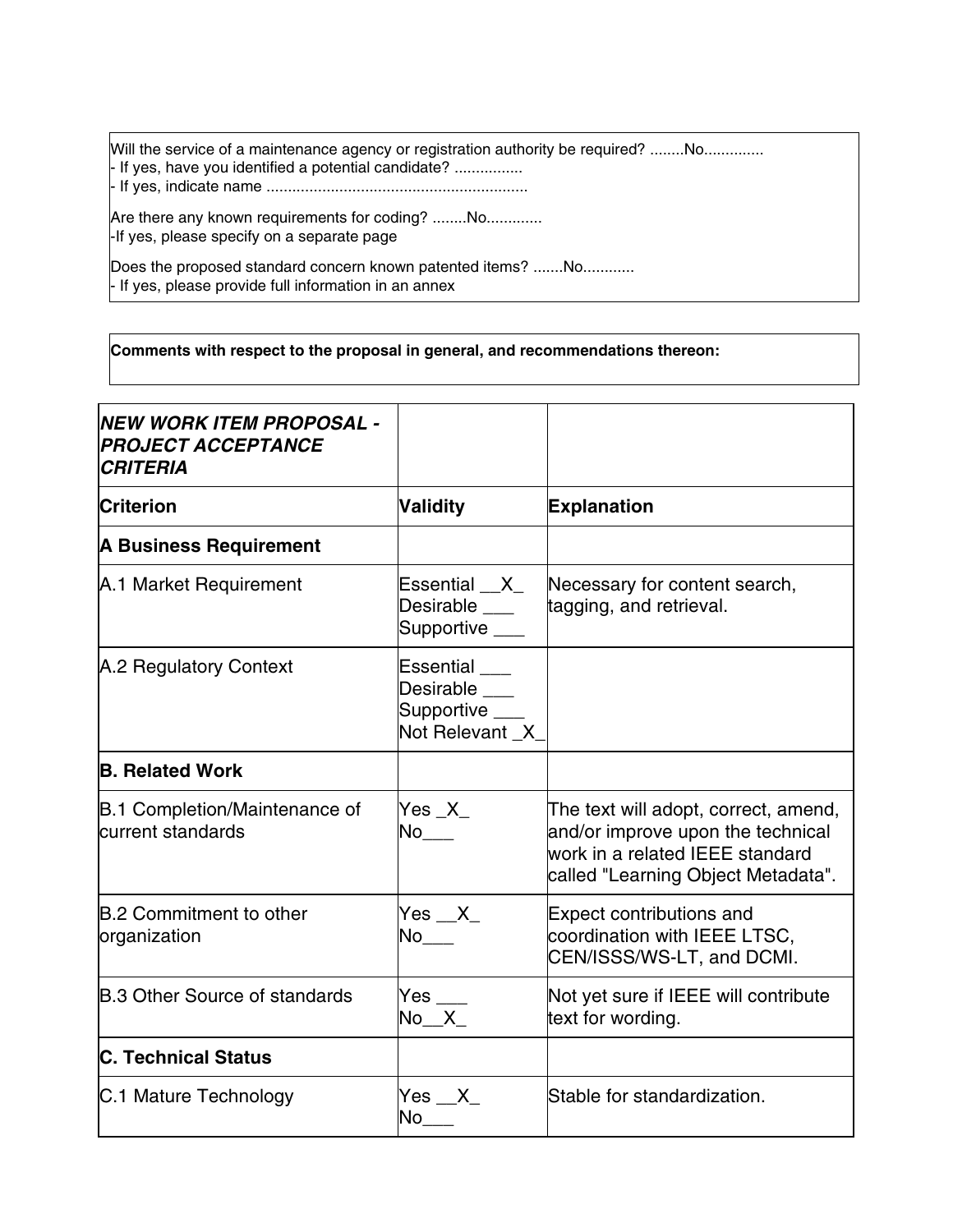| C.2 Prospective Technology                       | Yes ___<br>$No$ $X_$    |                                                                                                                                                                  |
|--------------------------------------------------|-------------------------|------------------------------------------------------------------------------------------------------------------------------------------------------------------|
| C.3 Models/Tools                                 | $Yes$ ___<br>No X       |                                                                                                                                                                  |
| D. Conformity Assessment and<br>Interoperability |                         |                                                                                                                                                                  |
| D.1 Conformity Assessment                        | Yes ___<br>No X         |                                                                                                                                                                  |
| D.2 Interoperability                             | $Yes$ $X_$<br><b>No</b> | Interoperability among learning,<br>education, and training technology<br>systems, e.g., learning management<br>systems, indexation tools, authoring<br>systems. |
| E. Other Justification                           |                         |                                                                                                                                                                  |

# **Notes to Proforma**

**A. Business Relevance.** That which identifies market place relevance in terms of what problem is being solved and or need being addressed.

A.1. Market Requirement. When submitting a NP, the proposer shall identify the nature of the Market Requirement, assessing the extent to which it is essential, desirable or merely supportive of some other project.

A.2 Technical Regulation. If a Regulatory requirement is deemed to exist - e.g. for an area of public concern e.g. Information Security, Data protection, potentially leading to regulatory/public interest action based on the use of this voluntary international standard - the proposer shall identify this here.

**B. Related Work.** Aspects of the relationship of this NP to other areas of standardization work shall be identified in this section.

B.1 Competition/Maintenance. If this NP is concerned with completing or maintaining existing standards, those concerned shall be identified here.

B.2 External Commitment. Groups, bodies, or fora external to JTC 1 to which a commitment has been made by JTC for cooperation and or collaboration on this NP shall be identified here.

B.3 External Std/Specification. If other activities creating standards or specifications in this topic area are known to exist or be planned, and which might be available to JTC 1 as PAS, they shall be identified here.